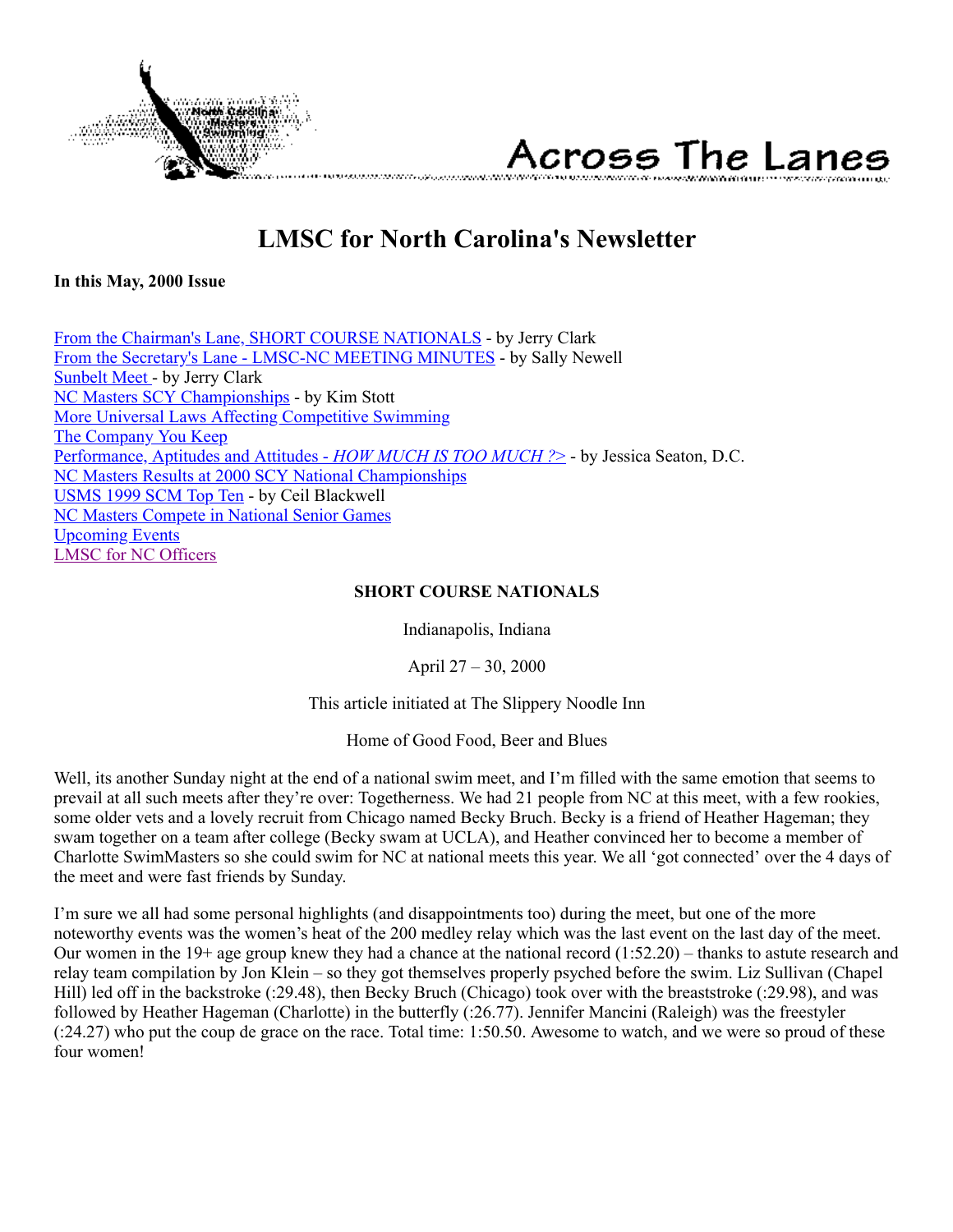

NC's Women's 19+ Relay Team

Our team finished  $4<sup>th</sup>$  in the medium size team division (had we only 20 swimmers, we would have been in the small team division). Pretty doggoned good, especially when we had to swim older people down in lower age groups in many relays. We were in  $7<sup>th</sup>$  place after Saturday's round, so we gained lots of ground on Sunday with some great swims from people digging down deep. As I don't have the results in front of me now, I'm sure I'll unintentionally omit commenting about somebody who deserves to be mentioned, but I must say I was proud of our older vets who have 'been to war' at these meets before.

The Sunday events were the 500 free, 100 free, 200 breast, 50 fly, 100 IM, 200 back and 200 medley relay. Take a look at the results in these events when you get this newsletter and read how all of us met the challenge on Sunday. I'll always remember watching Dick Webber in heat 3 and Clarke (Mitch) Mitchell in heat 4 of the 50 fly; they were swimming simultaneously with Dick in the north pool and Mitch in the south pool. Both came in first in their age groups! Bingo – 22 more points for the NCMS team. That definitely was a motivating moment. Both Suzanne Robbins-Bonitz and Jeannie Mitchell went out and won their 200 back races, John Murphy finished a strong 2<sup>nd</sup> in the 200 back and Jon Klein earned a 7th, I swam a 2<sup>nd</sup> in the 500 free and a 3rd in the 100, Heather won the 100 free, Sean Stringer went way under his seed time in the 200 back and earned a 3rd, and Sally Newell stepped up and turned in a 2<sup>nd</sup> in the 200 breast and a 3<sup>rd</sup> in her first 100 IM at a national meet. All this was followed by the 19+ women's relay which, of course, was a first place, earning 22 more points. Its hard to describe the feeling when all of us are working our youknow-whats off to do as well as we can. All I can say is that more of you oughta be part of it.

In closing, I want to tell you I'm working on a deal with Kast-A-Way for people going to Nationals to provide us with deep discounts on attire and to embroider our logo (probably with one color) on the suits we buy from them. I've taken some hints from Jim Miller, who heads up the Virginia Masters team which each year provides its national meet contestants with an item valued at not more than \$20. No details yet, but I'll get something put together before we go to Long Course Nationals in Baltimore in August and will get the word out ASAP. I know our LMSC will not pay for these items, and so the cost for them would be your responsibility if you go to the National meet. I virtually guarantee that if you do go, you'll end up buying a new suit from one of the vendors there anyway. Just ask my friend Layne Flowe, who just swam at his first Nationals; the vendors just rubbed their hands together when they saw Layne coming toward their booths.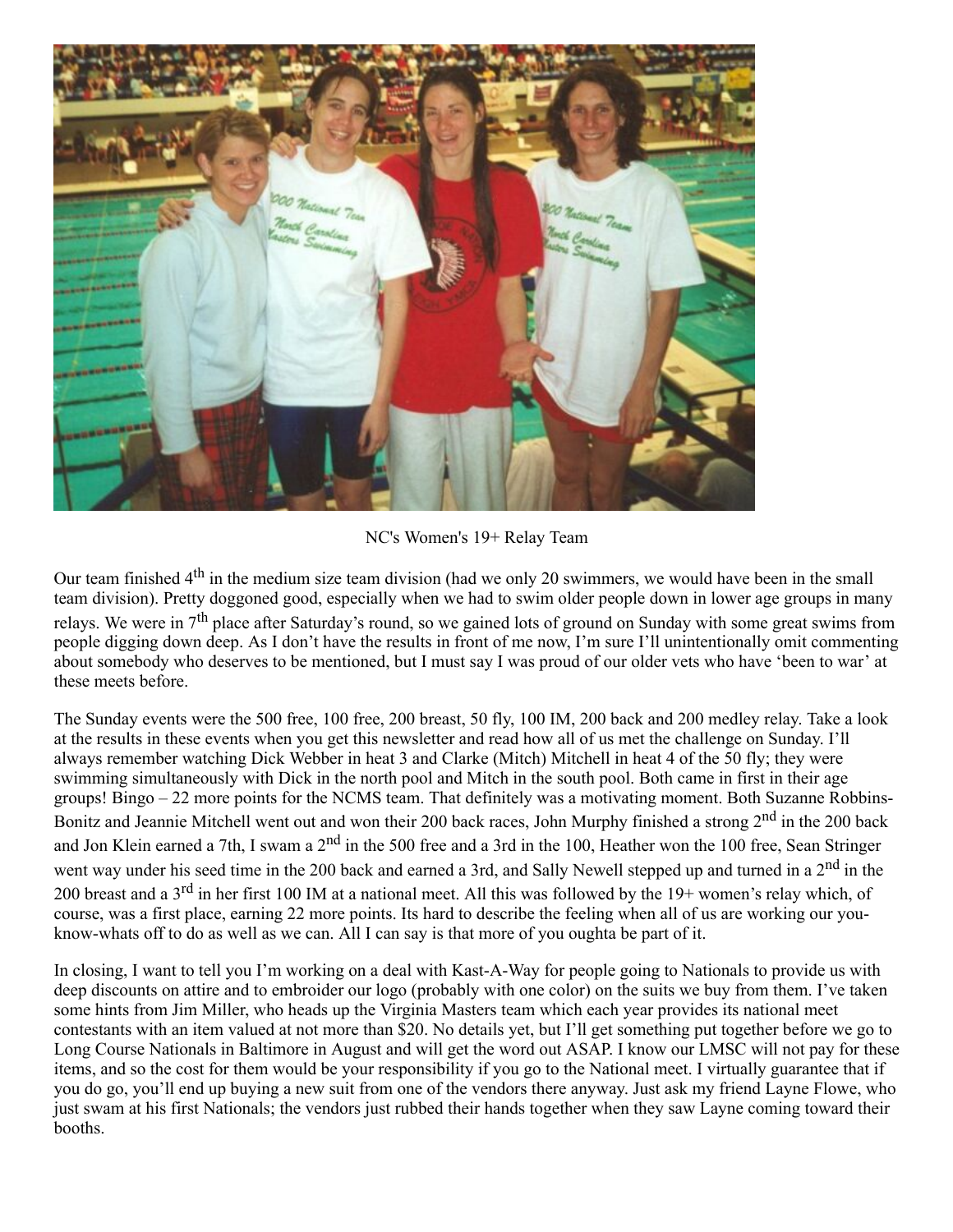Have fun, train smart and get somebody new to join USMS within the next week. We have 587 NCMS members now, and I'm still hoping we get near 1,000 by the end of the year.



To return to *Across The Lanes* Table of Contents

### 

#### <span id="page-2-0"></span>*From The Secretary's Lane-* by Sally Newell

#### **LMSC-NC MEETING MINUTES**

Because there were two LMSC-NC meetings, at Charlotte and Raleigh, since the last "Across The Lanes", just the salient topics of the two forums will be reported here. If needed, the complete minutes as well as the complete convention policy are available.

#### **February 19, 2000**

George Simon, Registrar, reported 543 members and listed the clubs and their numbers. The X Men is the newest Club with six swimmers. George added that T-shirts are not selling that fast. We basically make no money on T-shirts. The basic operating budget comes from registration fees. The biggest ticket item is the newsletter and the second is the convention.

Next on the agenda was discussion of future annual awards for male and female outstanding swimmers. Clarke Mitchell told us how his former coach motivated statewide participation in fellowship activities and events. A lengthy discussion followed, but no decisions were made. Additional deliberations are described below in the April 1 Minutes.

Jerry reported that a natatorium is being built in Huntersville, 15 miles north of Charlotte. Jerry and Hill Carrow recently toured the MAC pool as a possible Nationals site. They determined there was not adequate space to host such an event.

The USMS 2000 convention will be held October 8-15 in Orlando, FL. The following is the reimbursement policy. Delegates from North Carolina to the US Aquatic Convention shall be reimbursed for the following expenses by our LMSC:

1. The cost of the convention registration fee at the early registration rate.

2. The cost of coach class air fare to and from the convention city at early-air reservation cost. If a delegate chooses to drive to the convention, he/she is encouraged to carpool. The car owner shall be reimbursed for the distance to and from the convention at the rate allowed by the IRS for that year.

3. One-half the cost of a double room at the convention hotel.

4. Meal costs for the delegate at the convention are not to exceed \$35.00 per day. The arrival and departure days are included.

5. The cost of shuttle transportation to and from the hotel/airport. If the delegate elects to rent a car, any parking fees at the convention hotel will be reimbursed.

New Business: Kevin Facchine, President of Raleigh Area Masters announced there would be a long course meters oneday meet on July 15, 2000 at the Optimist Pool. He asked that all teams support it.

#### **April 1, 2000**

George Simon, Registrar, reported 586 members which puts us ahead of last year. Membership will possibly reach 600.

Alice Jones, Treasurer, reported a Bank Balance \$4,823.07. March Interest: \$2.00. CD Balance as of 3/10: \$3,876.55. (Renews in April). A new Expense Report Form will now be used.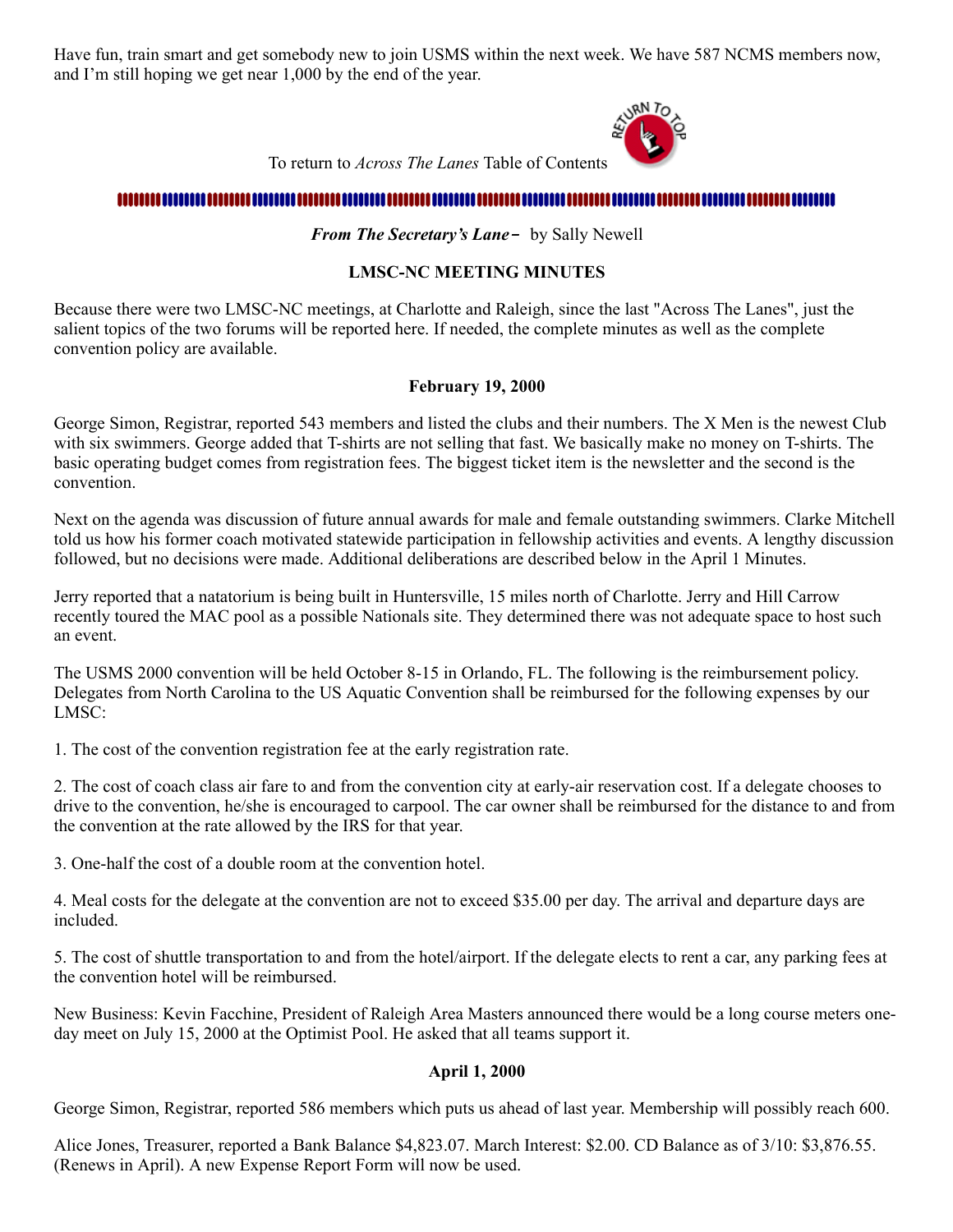Discussion followed as to the manner in which the Hillsborough Meet is run. Kevin Facchine motioned that "LMSC would accept proposals from entities who want to host meets but need to borrow money for start up expenses". Alice Jones seconded the motion.

Discussion of annual awards for male and female outstanding swimmers resumed. Jerry Clark suggested nominations be solicited through the newsletter. Officers and LMSC attendees would then vote. Alice Jones' former organization in New York determined the Outstanding Swimmers by points scored at meets throughout the year. A Service Award was also presented. Kevin Facchine and Jerry Clark will develop a proposal to evaluate candidates for these awards.

George Simon reported on the future possibility of electronic newsletters and meet entries. He reported only 50% of RAM members access the newsletter. It was determined that going totally electronic is 3-5 years away.

Beverly Amick reported on her observations at a recent Virginia meet. Swim merchandise is made available to team members. VMST purchases items from Kast-A-Way at cost. For each big meet, a different piece of swim gear, with team logo (cap, suit, travel bag, etc) would be available for purchase by members at cost. Joe Rhyne, Beverly and Jerry will investigate the possibility of forming a similar arrangement with Kast-A-Way.

Ceil Blackwell made a motion that George Simon and Jerry Clark be our official team representatives to the National **Convention** 

To return to *Across The Lanes* Table of Contents

### 

#### <span id="page-3-0"></span>**Sunbelt Meet**

February 19-20, 2000

Charlotte, NC

By Jerry Clark

The 15<sup>th</sup> or 16<sup>th</sup> annual (more research needed) Sunbelt Meet was held on the above dates after an earlier snowstorm and a threatening snow/ice storm caused the rescheduling of this meet from its traditional last weekend in January date. Thank all of you for helping us get through an awkward but necessary date change.

There were 160 contestants, a record high for recent years (see parenthetic statement in first paragraph), even after processing 31 dropouts due to the date change of the meet. From our perspective it seemed that everybody had a good time at both the meet and the social event Saturday evening. We were organized better than ever, and we think it showed. Even with the larger crowd, we were finished earlier than ever on Sunday so people could get back home before dark. We have already implemented several suggested changes into plans for next year's meet (last weekend in January) which will include more warm-up/down lanes for Saturday afternoon, so we hope to have an even more fun and competitive event then. We were delighted that Robert Poiletman of Columbia, SC announced his intention to try for a new national record at our meet, and that he was successful in setting a new mark in the 55-59 200 fly. Congratulations Robert. Meet results are on our web site, which is www.ncmasters.org

The first round of the East – West Challenge took place at this meet, with the West ending up with a lead of roughly 1,000 points. That lead evaporated quickly in the second round at the state meet in Raleigh April 1-2, and the East team ended up winning the Challenge Cup for the first year. The trophy will reside in Raleigh until the challenge is renewed in 200l. Thank you's are in order to Kevin Facchine of RAM and Heather Hageman of CSM for the difficult work of organizing relay teams, some of which included people they'd never met before. Most of all, thanks to the computer operators here in Charlotte and at Raleigh for their help and patience.



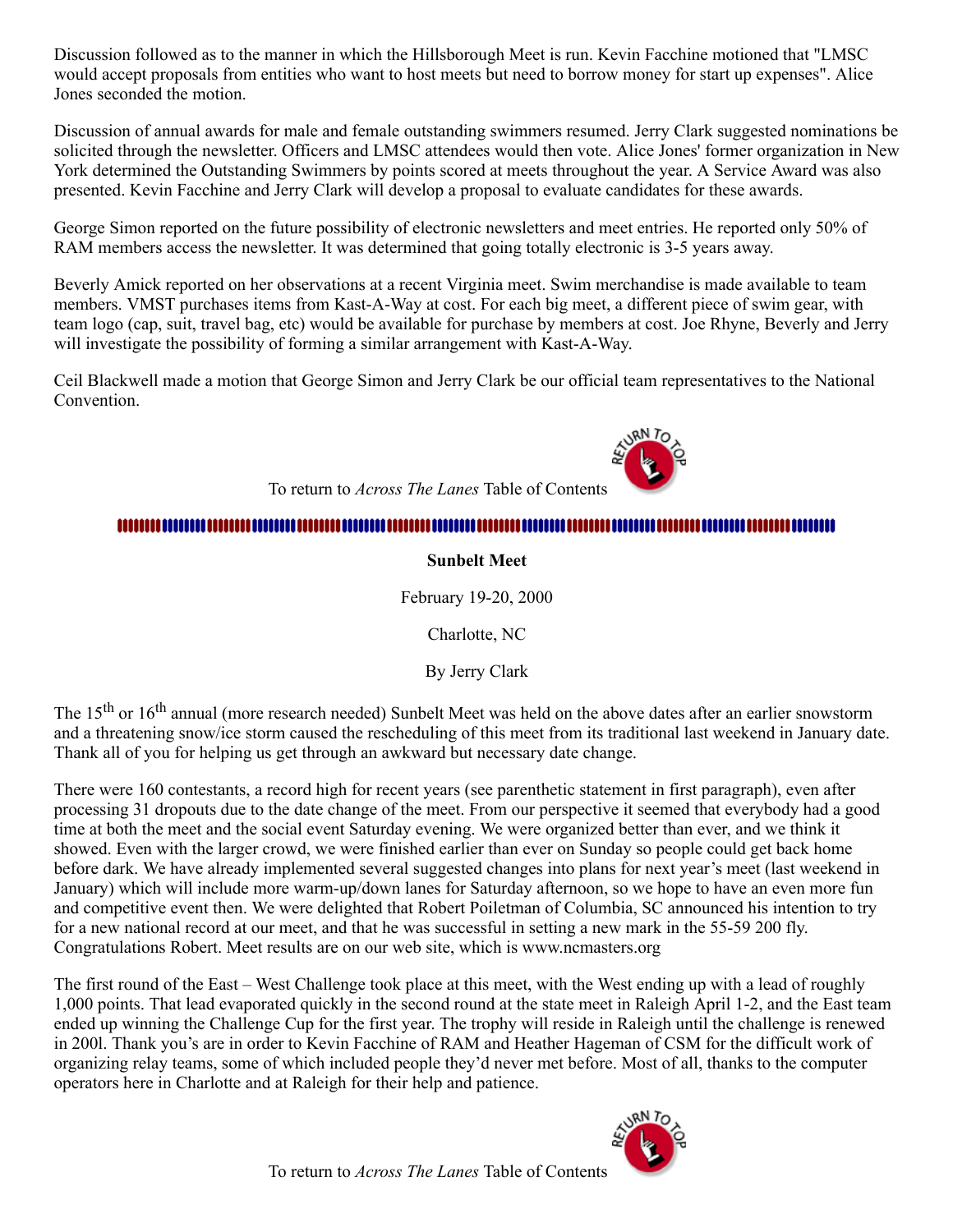<span id="page-4-0"></span>**NC Masters SCY Championships**

April 1-2, 2000

Raleigh,NC

By Kim Stott

The Raleigh Area Masters team welcomed 212 swimmers to the Pullen Aquatic Center in Raleigh for the North Carolina Masters Short-Course Yards Championships on April 1-2. Meet director Tim Sexauer said it was the biggest state meet in recent years.

The meet attracted swimmers from near (Raleigh-Durham-Chapel Hill-Cary) and far (Florida, Washington, D.C., Maryland, South Carolina and Virginia), as well as teams both large (Raleigh, Charlotte) and small. (The Montgomery Ancient Mariners, Maryland Masters, Orlando Masters and St. Pete Masters all brought one swimmer to the meet.) Competitors ranged from novice (RAM's Cathy Davis, for example, swam in her first meet) to the Olympian (Virginia Masters' Chris Stevenson competed for Greece in the Olympics). Challenges ranged from posting personal best times to breaking state records to finishing that 200 fly or 400 IM.

The meet was the second event in this year's new North Carolina East-West Challenge. Inaugurated at the Charlotte meet in January, the East-West format pits swimmers on teams east of Greensboro against those on teams in Greensboro or west. The new format provides for intriguing combinations on relays, while fostering both comradery and competition. Comradery? In the relay staging area, North Carolina swimmers scouted the pool deck for missing relay members, made quick introductions, and quickly tried to gauge their most effective relay lineups. And competition? While the West swimmers took the lead in the East-West competition after the Charlotte meet, the East swimmers overcame the deficit in Raleigh and can claim this year's bragging rights.

Our thanks to the swimmers and volunteers who made this year's meet a success! We look forward to seeing you in Raleigh this summer for our long-course meet and for next spring's state meet.



To return to *Across The Lanes* Table of Contents

### 

<span id="page-4-1"></span>. **More Universal Laws**

### **Affecting Competitive Swimming**

*Reprinted from ASCA Newsletter Volume #98, Issue #8*

#### **Law of Finite Attention:**

Even after carefully explaining the efficiency and effectiveness of an ideal stroke rate, within 3 minutes swimmer will invariably lose the ability to count strokes and think about any related concept. See similar anomaly under Law of **Acceleration** 

#### **Relativity:**

The position of the swimmer's body in relation to be in the position it is supposed in, may vary up to  $+$  or  $-$  100%.

#### **Vertical and Horizontal Telemetry:**

When rotated 90 degrees from the vertical to a supine or sublime position, the brain loses most of its ability to function.

#### **Historical Principal of Babylon:**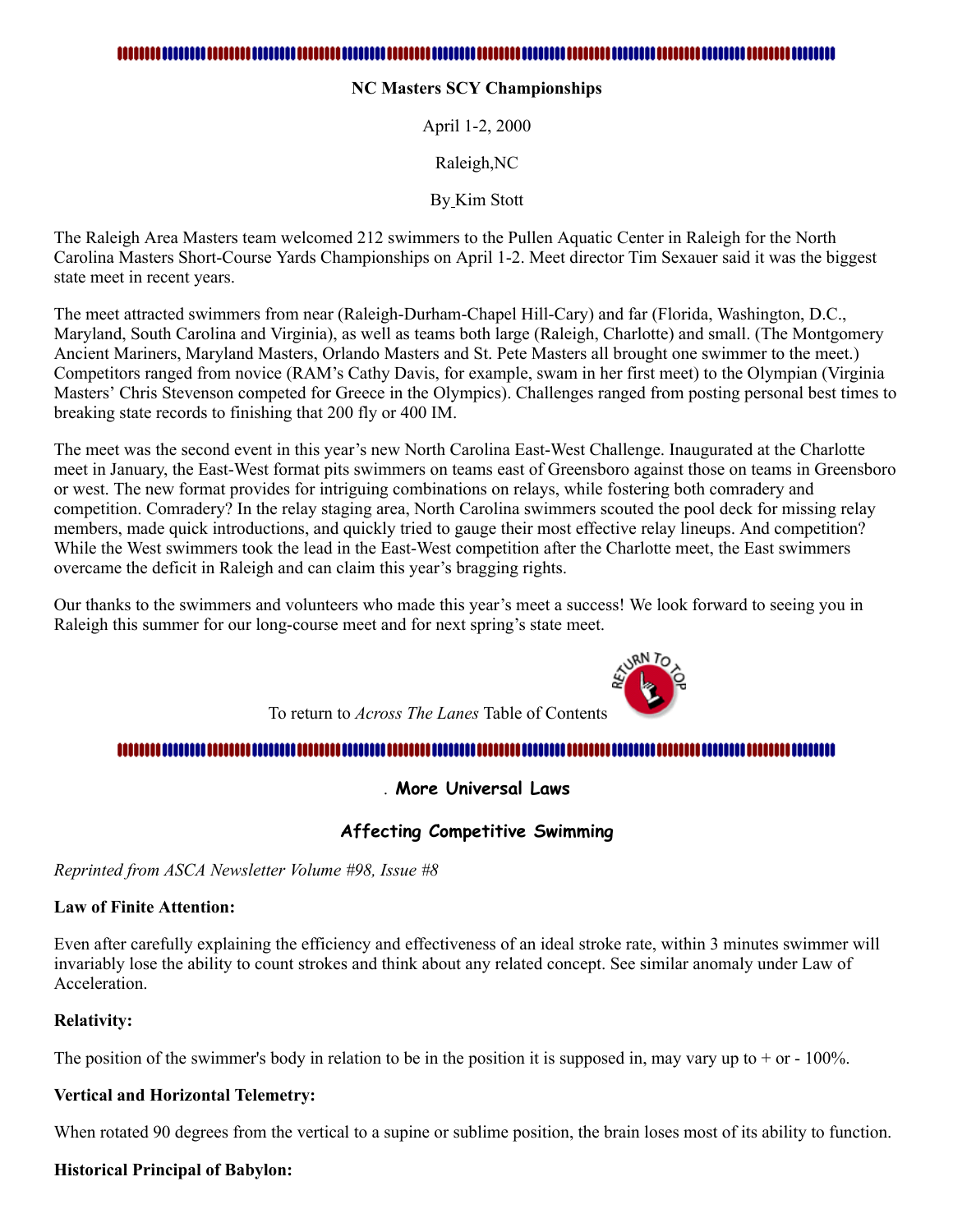Within 3 minutes of the start of coach speaking, the swimmers begin hearing unrecognizable tongues. See similar anomaly under Law of Finite Attention.

#### **Fluid Mechanics:**

The amount of fluids the bladder can retain is directly proportional to the difficulty of the middle of the current practice set. The same principle seems to apply to ripping hats and broken goggle straps, but no scientific evidence connecting the 3 has been documented.

If you are a coach, you should be experiencing all of these laws during all of your practices. If you are a true coach, you will find a way to overcome these natural laws without losing your sanity.



To return to *Across The Lanes* Table of Contents

#### 

#### <span id="page-5-0"></span>**The Company You Keep**

The USMS front office in their current Newsletter, STREAMLINES, has published the number of Masters in each age group for each LMSC in the United States. The chart below compares the number of NC Masters with the total number of Masters in the US.

|                   |       | As of mid-April |       |       |                |       |       |       |
|-------------------|-------|-----------------|-------|-------|----------------|-------|-------|-------|
|                   | $19+$ |                 | $25+$ | $30+$ | $35+$          | $40+$ | $45+$ |       |
| North<br>Carolina | 41    |                 | 72    | 79    | 90             | 105   | 57    |       |
| <b>USMS</b>       | 1519  |                 | 2990  | 3929  | 4831           | 4965  | 4250  |       |
|                   |       | As of mid-April |       |       |                |       |       |       |
|                   | $50+$ |                 | $55+$ | $60+$ | $65+$          |       | $70+$ | $75+$ |
| North<br>Carolina | 39    |                 | 36    | 17    | 18             |       | 12    | 18    |
| <b>USMS</b>       | 2889  |                 | 1744  | 1055  | 842            |       | 621   | 421   |
| As of mid-April   |       |                 |       |       |                |       |       |       |
|                   | $80+$ | $85+$           | $90+$ | $95+$ | Grand<br>Total |       | Women | Men   |
| North<br>Carolina | 3     |                 |       |       | 587            |       | 254   | 333   |
| <b>USMS</b>       | 179   | 91              | 18    | 4     | 30351          |       | 13373 | 16978 |



To return to *Across The Lanes* Table of Contents

<span id="page-5-1"></span>**PERFORMANCE APTITUDES AND ATTITUDES**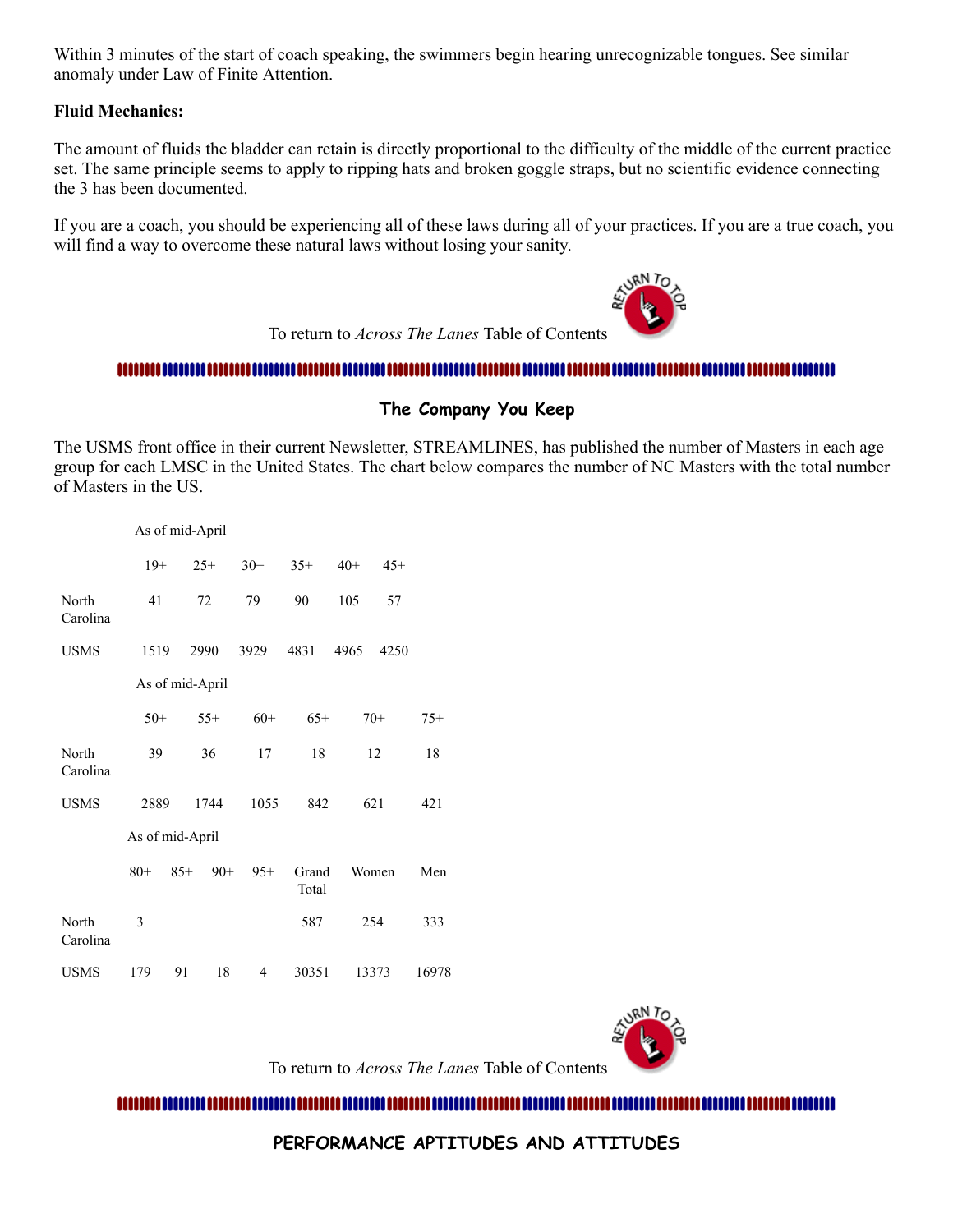#### **HOW MUCH IS TOO MUCH?**

#### **By Jessica Seaton, D. C.**

While talking with one of my older friends at Long Course Regionals last year, the topic of how much training is too much came up. We both agreed that as we age things change. As our bodies change, so must our expectations of what we can and should do. Changing one's expectations is a lot easier for some than for others. I decided I'd express some of my thoughts on this topic; I would appreciate any feedback.

Athletes show certain patterns as they age. I've observed that athletes in their early twenties can get away with a lot: they can train irregularly, train hard, injure themselves and bounce back pretty quickly. By the late twenties or early thirties a swimmer may experience a more or less serious injury which serves as the first "wake-up" call. If he or she gets good treatment, including rehabilitation exercises, future injuries to that area may be avoided. By the time athletes are in their late thirties they are beginning to understand that they are mortal. Irregular training, training too hard, training too little, all start making a bigger difference than they did ten years before. Poor training habits will lead to poor performance or to injuries (or both). By the time athletes are over forty they know they're not spring chickens anymore. Irregular training has more dire consequences, often leading more quickly to injury, and often of a more serious nature. This in turn leads to poor performance. It takes noticeably longer to heal and to get back up to one's former training level. As the years go on, all of this becomes more pronounced.

With all those nice generalizations mentioned above, there is one caveat: we are all on our own physiological schedule. We have only to look at Karlin Pipes-Nielson, who in her thirties is swimming faster than in her twenties. As most of us have noticed we're not Karlin! We all age on slightly different schedules. Some of the factors that affect how quickly one ages are: genetics, quantity and quality of exercise, nutrition, illness, habits such as drinking alcohol or smoking cigarettes, outlook and attitude, and stress. Although "stress" is a kind of catch-word now, it is very significant. Most of us have seen friends practically age right before our eyes when they are under a lot of stress, either from work, family, friends, or relationships. ·

By far the most studies on swimmers have been done on college swimmers in their late teens and early twenties. While they each have their own genetic make-up with their own biochemical and physiological individuality, they are still a rather homogenous group. Their lives are all rather similar with similar stress levels. Also, they are also all within a five year age group (18 to 23). A good training program for a twenty year- old college student might only lead to fatigue and poor performance in a forty-five year-old swimmer. A good program when life is easy and stress is minimal might cause one to fall apart when life is filled with stress. So each person may have different optimal workouts for different times of their life.

Metabolism is the sum of catabolism (the process by which living tissue is changed into energy and waste products of a simpler chemical composition) and anabolism (the process by which food or any simple substance is changed into more complex compounds living tissue). Metabolism is a process that is constantly going on, whether we're active or inactive. The rate at which substances are being broken down and rebuilt is known as metabolic rate. Basal metabolic rate is the rate of metabolism when the body is at rest. We know that as we age this rate slows down. Something that I've noticed is that there appears to be a drop when one reaches the early forties. It seems that at that point, in order to maintain one's weight, one needs to eat less and/or exercise more. People in their sixties generally eat a lot less than people in their thirties. Often by then they've adapted to a slower metabolism.

This same slowing of the basal metabolic rate affects tissue healing. Training is a process of overusing a tissue (muscle), causing it to break down, and then a rebuilding of the muscle as a reaction. As we get older, this process is slower. If you're training hard every day of the week, or several days in a row, you're really not giving your body time to rebuild. The result is that you simply end up being broken down. This may show up as being constantly tired, easily injured, or just plain crabby. Some people do well swimming four consecutive days before they rest. Others can only swim two days in a row. Some can swim five days in a row if they alternate easy and hard workouts.

A well-meaning, but uninformed coach may be encouraging you to do more than your body is able to do well. As Masters swimmers, we really need to listen to our own bodies. If you are feeling worn out or tired, that is your body telling you to take it easy. If you are under a lot of stress, your body's ability to repair itself may be impaired. Training hard during such times does not make sense and may very well lead to injury. If you know that five years ago you were able to train a certain way, it doesn't mean that you can train that way now. If you are constantly fatigued, your form will suffer and you'll be practicing sloppy and not perfect strokes.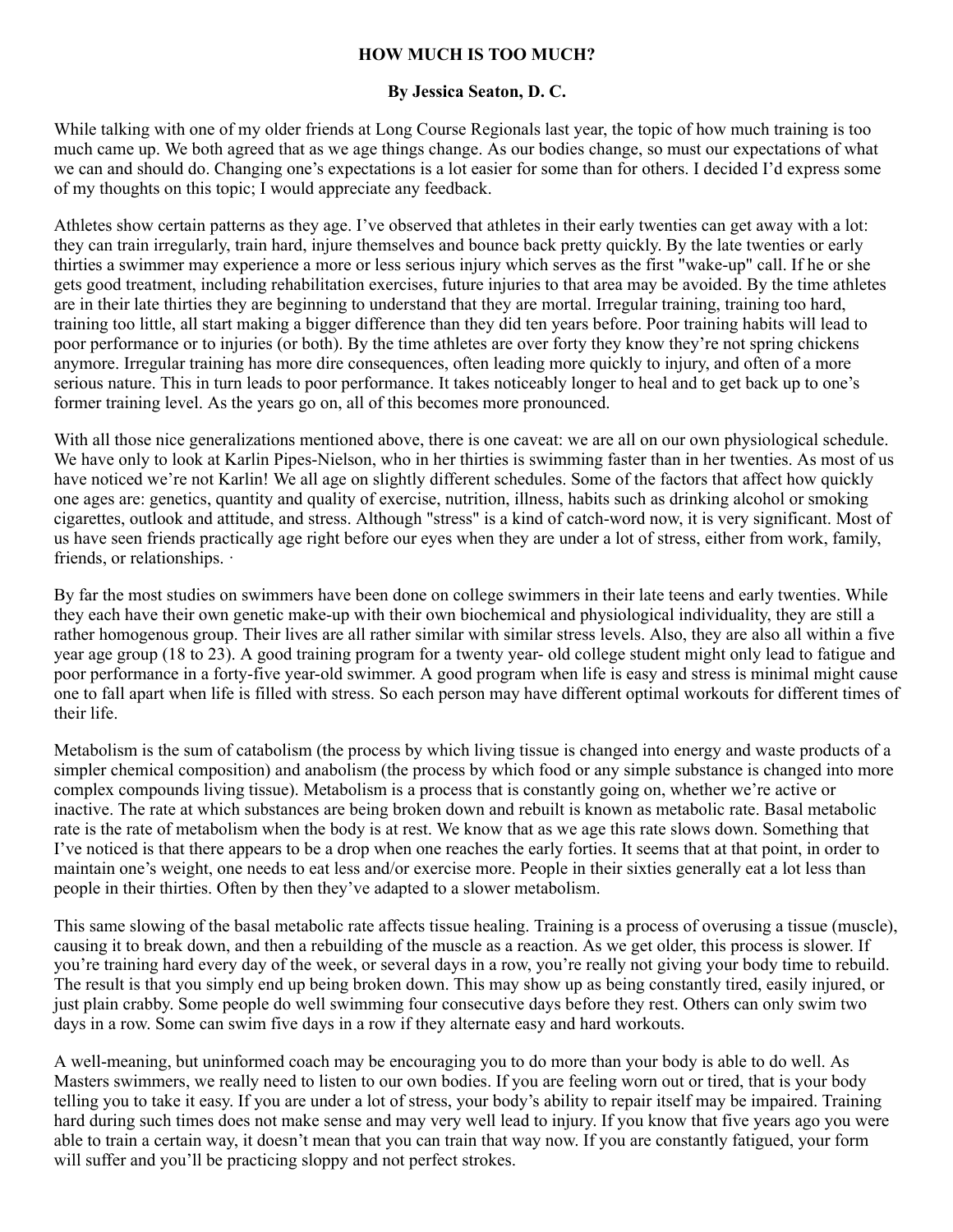If you need to be in the water five or six days per week for your mental health, then focus on kicking for a couple of those workouts. Most of us could use more kicking, and our shoulders could probably use the rest.

Dr. Seaton is a chiropractic orthopedist in private practice in West Los Angeles. She swims with West Hollywood Aquatics and is a member of the USMS Sports Medicine Committee. She can be<br>reached at (310) 470-0282 or JSeato



### 

## <span id="page-7-0"></span>**NC MASTERS RESULTS AT THE 2000 USMS SHORT COURSE YARDS**

## **NATIONAL CHAMPIONSHIPS**

**April 27-30**

#### **Indianapolis, Indiana**

| Age<br>Group | Name                  | Place / Event / Time                                                                               |
|--------------|-----------------------|----------------------------------------------------------------------------------------------------|
|              | Women                 |                                                                                                    |
| 19-24        | Susan Rector          | 12th/50 Back; 17th/100 Free                                                                        |
|              | Jennifer Mancini      | 3rd/200 Free; 4th/200 IM; 2nd/50 Free; 2nd/100 Free; 3rd/100 IM                                    |
| $25-29$      | Elizabeth<br>Sullivan | 3rd/200 Free; 2nd/400 IM; 2nd/500 Free; 3rd/200 IM; 2nd/200 Back; 3rd/100 IM                       |
|              | Rebecca Bruch         | 1st/100 Breast (1:05.71); 1 <sup>st</sup> / 50 Breast (30.84); 1 <sup>st</sup> / 200 IM (2:09.93); |
|              |                       | 1st /200 Breast (2:21.40); 2nd/100 IM                                                              |
|              | Heather Hageman       | 1st/50 Free (24.00); 1st/100 Free (52.92); 3rd/50 Back; 6th/50 Breast; 2nd/50 Fly                  |
| 35-39        | Angelique Geiss       | 27th/100 Breast; 26th/50 Breast; 28th/50 Free                                                      |
| 45-49        | Debbie Wilson         | 6th/1650 Free; 13th/200 Free; 6th/500 Free; 15th/100 Free                                          |
|              | Mary Sansbury         | 13th/100 Breast; 17th/50 Breast; 11th/200 IM; 15th/50 Free; 12th/200 Breast;<br>13th/100 IM        |
|              | Ann Sims              | 3rd/1000 Free;7th/100 Breast; 9th/500 Free; 11th/50 Breast; 3rd/200 Breast                         |
| 50-54        | Jeannie Mitchell      | 1st/200 Back (2:51.32); 2nd/50 Back; 11th/100 Fly; 2nd/100 Back; 5th/100 IM                        |
| 60-64        | Sally Newell          | 3rd/100 Breast; 2nd/50 Breast; 3rd/50 Free; 6th/100 Free; 2nd/200 Breast;                          |
|              |                       | 2nd/100 IM                                                                                         |
| 65-69        | Suzanne Robbins-      | 1st/50 Back (42.86); 1st/100 Back (1:34.94); 1st/200 Back (3:34.11);                               |
|              | Bonitz                | 7th/100 Breast; 5th/50 Breast; 4th/50 Free;                                                        |
|              | Men                   |                                                                                                    |
| 19-24        | Sean Stringer         | 2nd/100 Back; 3rd/200 Back                                                                         |
| $30 - 34$    | Lavne Flowe           | 24th/100 Breast; 32nd/100 Free; 16th/200 Breast                                                    |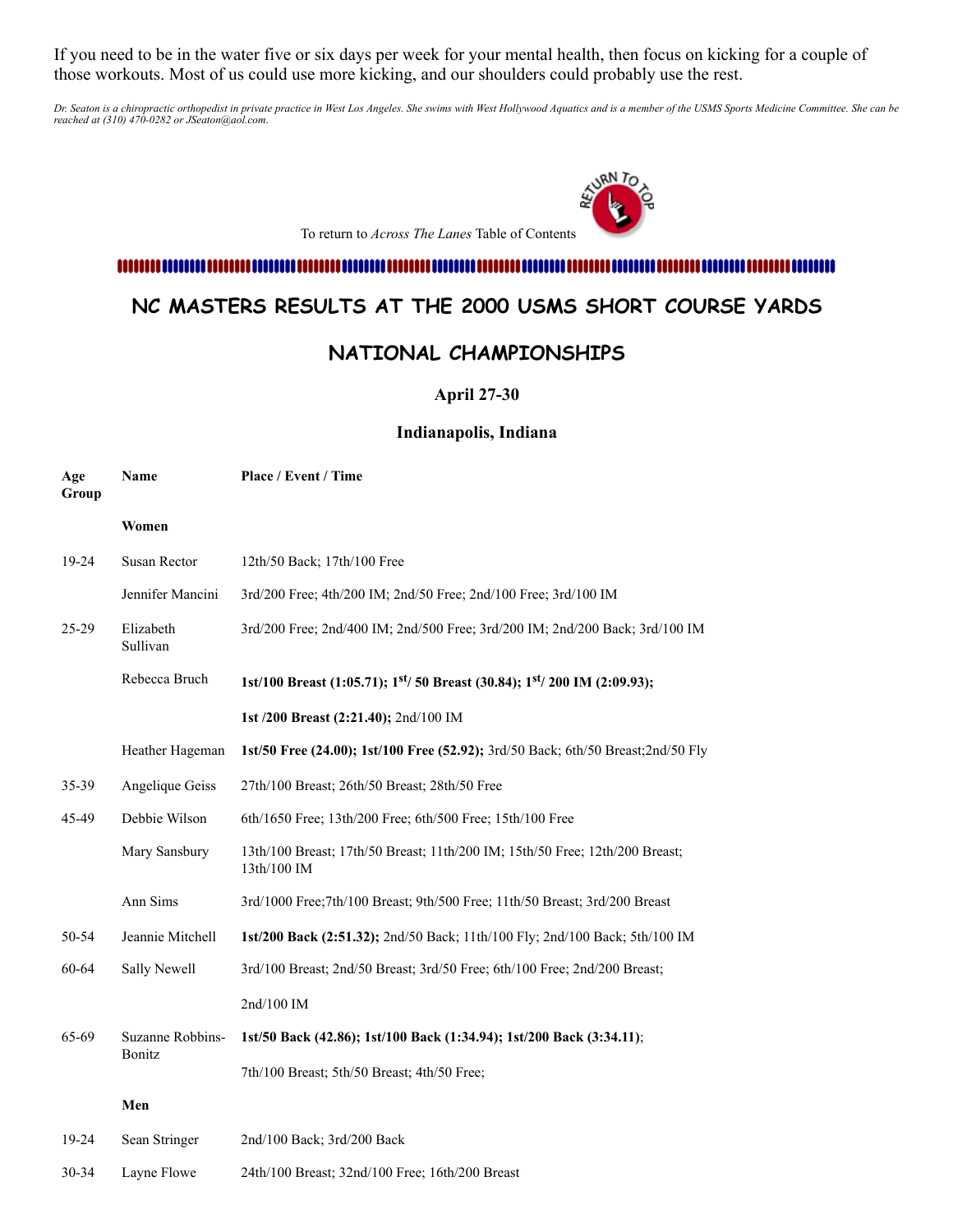| $40 - 44$ | Jonathan Klein           | 5th/50 Back; 12th/200 Free; 6th/100 Back; 10th/100 Free; 8th/50 Fly; 7th/200 Back                          |
|-----------|--------------------------|------------------------------------------------------------------------------------------------------------|
| 45-49     | Charles Van Der<br>Horst | 25th/200 Free: 17th/100 Fly: 20th/200 IM: 37th/50 Free: 35th/100 Free:                                     |
|           |                          | $20th/50$ Fly                                                                                              |
| 50-54     | Terrence Lee             | 3rd/1650 Free; 3rd/100 Breast; 9th/400 IM; 2nd/50 Breast; 7th/200 Fly;                                     |
|           |                          | $5th/500$ Free                                                                                             |
| 60-64     | Jerry Clark              | <b>1st/1000 Free (12:28.02);</b> 4th/200 Free: 7th/50 Breast: 3rd/50 Free: 2nd/500 Free:<br>$3rd/100$ Free |
| 65-69     | Clarke Mitchell          | <b>1st/50 Fly (31.70);</b> 2nd/50 Back; 2nd/100 Fly; 3rd/100 Back; 4th/200 IM;                             |
|           |                          | 2nd/200 Back                                                                                               |
| $70 - 74$ | Dick Webber              | <b>1st/50 Fly (33.37);</b> 3rd/200 Free; 2nd/50 Free; 2nd/100 Free; 3rd/100 IM                             |
| 75-79     | John Murphy              | 4th/50 Back; 2nd/100 Back; 7th/50 Free; 4th/100 Free; 2nd/200 Back                                         |

| <b>Relays</b> | Women               | Place / Time / Team                                    |
|---------------|---------------------|--------------------------------------------------------|
| $19+$         | 200 Freestyle Relay | 1st/1:39.61; (Bruch, Hageman, Sullivan, Mancini)       |
|               | 200 Medley Relay    | 1st/1:50.50; (Sullivan, Bruch, Hageman, Mancini)**     |
|               | 200 Freestyle Relay | 11th/2:11.66; (Rector, Geiss, Newell, Robbins-Bonitz)  |
|               | 200 Medley Relay    | 9th/2:24.57; (Mitchell, Newell, Sansbury, Rector)      |
| $45+$         | 200 Freestyle Relay | 6th/2:03.08; (Sansbury, Wilson, Mitchell, Sims)        |
|               | Men                 |                                                        |
| $19+$         | 200 Freestyle Relay | 10th/1:38.45; (Klein, Flowe, Van Der Horst, Stringer)  |
| $55+$         | 200 Freestyle Relay | 6th/1:53.17; (Clark, Murphy, Mitchell, Webber)         |
| $55+$         | 200 Medley Relay    | 5th/2:14.93; (Murphy, Clark, Mitchell, Webber)         |
|               | <b>Mixed</b>        |                                                        |
| $19+$         | 200 Medley Relay    | 13th/1:53.85; (Sullivan, Lee, Van Der Horst, Mancini)  |
|               | 200 Medley Relay    | 2nd/1:44.04; (Klein, Bruch, Stringer, Hageman)         |
|               | 200 Freestyle Relay | 4th/1:35.09; (Klein, Bruch, Hageman, Stringer)         |
|               | 200 Freestyle Relay | 13th/1:41.96; (Van Der Horst, Sullivan, Lee, Mancini)  |
| $55+$         | 200 Medley Relay    | 5th/2:20.26; (Robbins-Bonitz, Newell, Mitchell, Clark) |
|               | 200 Freestyle Relay | 4th/2:04.67; (Webber, Robbins-Bonitz, Newell, Clark)   |

To return to *Across The Lanes* Table of Contents

**VRN** TO

ä

<span id="page-8-0"></span>**SHORT COURSE METERS TOP TEN FOR 1999**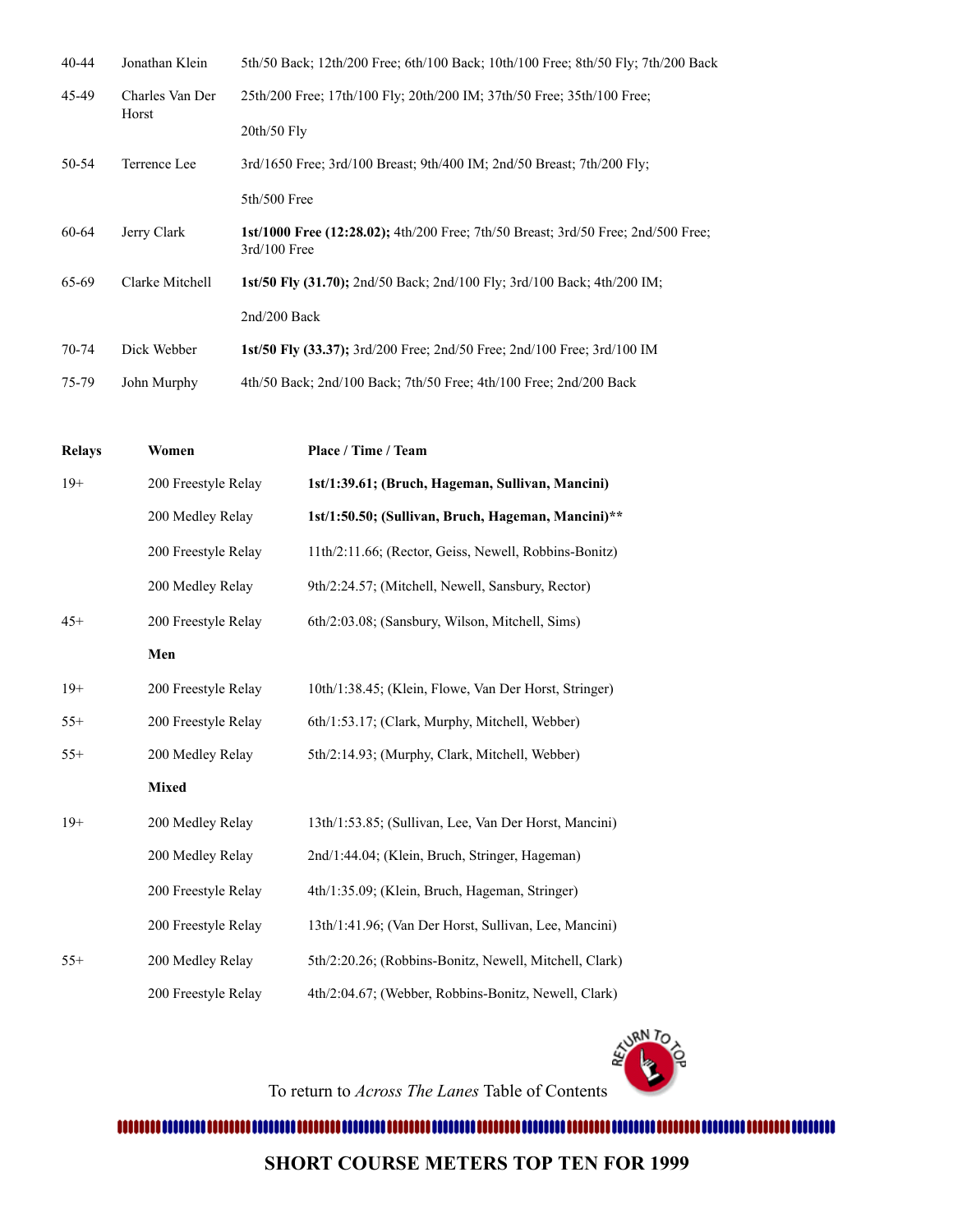#### By Ceil Blackwell, Top Ten Chair for NC

Congratulations to the North Carolina Masters who ranked in Top Ten in the nation for the 1999 short course meters season. Note that a new national record was set by the 280+ medley relay team consisting of John Murphy, John Kortheuer, Clarke Mitchell and Dick Webber. Another relay that placed first in the nation was the 76+ 200 free relay consisting of Charles Britt, Lee Ann Britt, Susan Rector and Layne Flowe. Swimmers who placed first in the nation for their age group in at least one individual event are Kerry Fraas, Harold Hoffman, John Kortheuer, Jennifer Mancini, and Sally Newell. If your name or an event is missing from the list below, please contact Ceil at (919) 787-8324, ceilb@aol.com or mail to 4305 John Rencher Wynd, Raleigh, NC 27612

| <b>SWIMMERS</b>      | <b>PLACE / EVENT</b>                                                                                                                 |
|----------------------|--------------------------------------------------------------------------------------------------------------------------------------|
| <b>Women 19-24</b>   |                                                                                                                                      |
| Candice Johnson      | $4^{\mbox{th}}$ 200 BACK                                                                                                             |
| Rian Larkin          | $9^{th}$ 50 BACK                                                                                                                     |
| Jennifer Mancini     | 1st 200 IM (2:36.02); 2 <sup>nd</sup> 100 FREE; 2nd 100 IM                                                                           |
| <b>Women 25-29</b>   |                                                                                                                                      |
| Kerry Fraas          | $1ST$ 100 IM(1:11.64); $2nd$ 50 FREE; $2nd$ 100 FREE; $4th$ 50 BRST; $6TH$ 200 FREE                                                  |
| Heather Hageman      | 3rd 50 FREE; 3rd 100 FREE; 6th 50 FLY; 8th 50 BACK; 10th 50 BRST                                                                     |
| Liz Sullivan         | 3rd 200 FREE; 3rd 200 IM; 4 <sup>th</sup> BACK                                                                                       |
| <b>Women 30-34</b>   |                                                                                                                                      |
| Patricia Hogan       | $10^{\rm th}$ 200 BACK                                                                                                               |
| Pamela Lindroos      | 9 <sup>th</sup> 50 BRST                                                                                                              |
| <b>Women 50-54</b>   |                                                                                                                                      |
| <b>Sandra Cathey</b> | 7 <sup>th</sup> 1500 FREE; 8 <sup>th</sup> 100 BRST; 8 <sup>th</sup> 400 IM; 9 <sup>th</sup> 200 FLY                                 |
| Jeannie Mitchell     | 2nd 50 BACK; 3rd 100 BACK; 6 <sup>th</sup> 200 BACK; 9 <sup>th</sup> 100 IM                                                          |
| <b>Women 55-59</b>   |                                                                                                                                      |
| Ceil Blackwell       | 5 <sup>th</sup> 100 BACK; 8 <sup>th</sup> 50 BACK; 9 <sup>th</sup> 100 IM                                                            |
| <b>Women 60-64</b>   |                                                                                                                                      |
| Alice Jones          | 9th 50 BRST                                                                                                                          |
| Sandra Kremer        | $10^{\rm th}$ 50 BRST; $10^{\rm th}$ 100 BRST                                                                                        |
| Sally Newell         | $1^{\text{st}}$ 50 BRST (46.97); $3^{\text{rd}}$ 100 BRST; $6^{\text{th}}$ 200 BRST; $7^{\text{th}}$ 50 FREE; $7^{\text{th}}$ 100 IM |
| <b>Women 65-69</b>   |                                                                                                                                      |
| Nancy McPhee         | $6^{\text{th}}$ 400 IM; $10^{\text{th}}$ 100 IM                                                                                      |
| <b>Women 75-79</b>   |                                                                                                                                      |
| Judy Kelly           | 6 <sup>th</sup> 100 BRST; 9 <sup>th</sup> 50 BRST                                                                                    |
| Men 25-29            |                                                                                                                                      |
| Ivan Ditscheiner     | $9^{th}$ 100 FLY                                                                                                                     |
| Men 30-34            |                                                                                                                                      |
| John Sloyan          | $8^{th}$ 200 FLY                                                                                                                     |
| Men 35-39            |                                                                                                                                      |
| Will Monroe          | $8^{\rm th}$ 50 BRST                                                                                                                 |

**Men 40-44**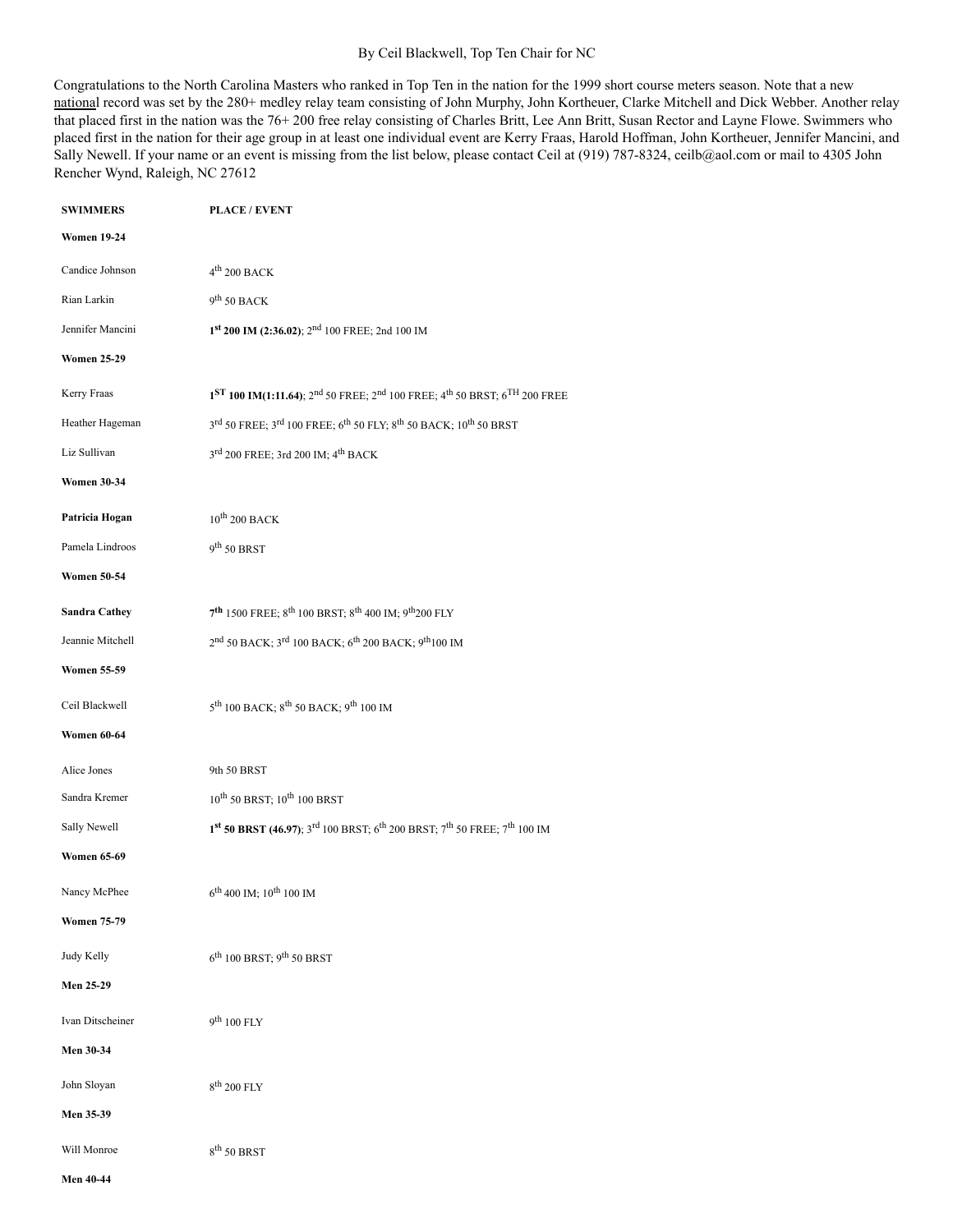| Alan Godfrey      | $5^{\text{th}}$ 200 BACK; $7^{\text{th}}$ 100 IM; $7^{\text{th}}$ 200 IM; $7^{\text{th}}$ 200 FREE; $8^{\text{th}}$ 400 FREE; |
|-------------------|-------------------------------------------------------------------------------------------------------------------------------|
|                   | 9th 100 FREE; 9th 100 BACK                                                                                                    |
| Jonathan Klein    | 3rd 50 FLY; 4 <sup>th</sup> 50 BACK; 5 <sup>th</sup> 100 BACK; 8 <sup>th</sup> 200 BACK                                       |
| Fritz Lehman      | 2nd 50 BACK; 2nd 200 IM; 3 <sup>rd</sup> 100 BACK; 6 <sup>th</sup> 100 FREE; 7 <sup>th</sup> 50 FREE                          |
| <b>Men 60-64</b>  |                                                                                                                               |
| Jerry Clark       | 2nd 50 FREE; 2nd 100 FREE; 3rd 200 FREE; 3rd 800 FREE                                                                         |
| Milton Gee        | $2^{\rm nd}$ 50 BRST; $3^{\rm rd}$ 100 BRST                                                                                   |
| Men 65-69         |                                                                                                                               |
| John Kortheuer    | $1^{st}$ 50 BRST (38.08); $1^{st}$ 100 BRST (1:26.15); $1^{st}$ 100 IM (1:21.15); $3^{rd}$ 50 FLY                             |
| Clarke Mitchell   | 2nd 50 BACK; 2nd 100 BACK; 2nd 200 BACK; 3rd 20 IM; 4 <sup>th</sup> 100 IM; 5 <sup>th</sup> 50 FLY;                           |
|                   | $7^{\rm th}$ 200 FREE                                                                                                         |
| Men 70-74         |                                                                                                                               |
| Vester Boone      | 5 <sup>th</sup> 800 FREE; 6 <sup>th</sup> 1500 FREE; 8 <sup>th</sup> 200 FREE; 10 <sup>th</sup> 200 IM                        |
| Dick Webber       | 3rd 50 FREE; 4 <sup>th</sup> 50 FLY; 7 <sup>th</sup> 100 IM                                                                   |
| Men 75-79         |                                                                                                                               |
| John Murphy       | 2nd 50 BACK; 2nd 100 BACK; 4 <sup>th</sup> 100 FREE; 5 <sup>th</sup> 50 FREE                                                  |
| <b>Bob Perry</b>  | $8^{\text{th}}$ 200 FREE; $10^{\text{th}}$ 400 FREE                                                                           |
| <b>Men 90-94</b>  |                                                                                                                               |
| Harold Hoffmann   | 1st 50 FREE (1:35.05); 1 <sup>st</sup> 100 FREE (4:21.96)                                                                     |
| <b>RELAYS</b>     |                                                                                                                               |
| <b>Women</b>      |                                                                                                                               |
| 120+200Free       | 3 <sup>rd</sup> (Heather Hageman, Lee Ann Britt, Sue Haugh, Laurie Watson)                                                    |
| 120+200Medley     | 7 <sup>th</sup> (Lee Ann Britt, Sally Newell, Sue Haugh, Jennnifer Mancini)                                                   |
| 240+200Free       | 3 <sup>rd</sup> (Mary Vass, Sandra Kremer, Nancy McPhee, Sally Newell)                                                        |
| 240+200Medley     | 2 <sup>nd</sup> (Beverly Tucker, Sally Newell, Sandra Kremer, Nancy McPhee)                                                   |
| <b>MEN</b>        |                                                                                                                               |
| 120+200Free       | 7 <sup>th</sup> (Fritz Lehman, Kevin Facchine, Frank Wefering, John Sloyan)                                                   |
| 120+200Medley     | 6 <sup>th</sup> (Fritz Lehman, Will Monroe, John Sloyan, Frank Wefering)                                                      |
| 160+200Medley     | 9 <sup>th</sup> (Jonathan Klein, Fritz Lehman, Alan Godfrey, Kevin Facchine)                                                  |
| 280+200Medley     | 1st 2:28.34** (John Murphy, John Kortheuer, Clarke Mitchell, Dick Webber)                                                     |
| <b>MIXED</b>      |                                                                                                                               |
| 76+200Free        | 1st 2:09.23 (Charles Britt, Lee Ann Britt, Susan Rector Layne Flowe)                                                          |
| 120+200Free       | 2 <sup>nd</sup> (Jennifer Mancini, Sue Haugh, John Sloyan, Frank Wefering)                                                    |
| 100+200Mix.Medley | 6 <sup>th</sup> (Heather Hageman Lee Ann Britt Charles Britt Konstantin Sturza)                                               |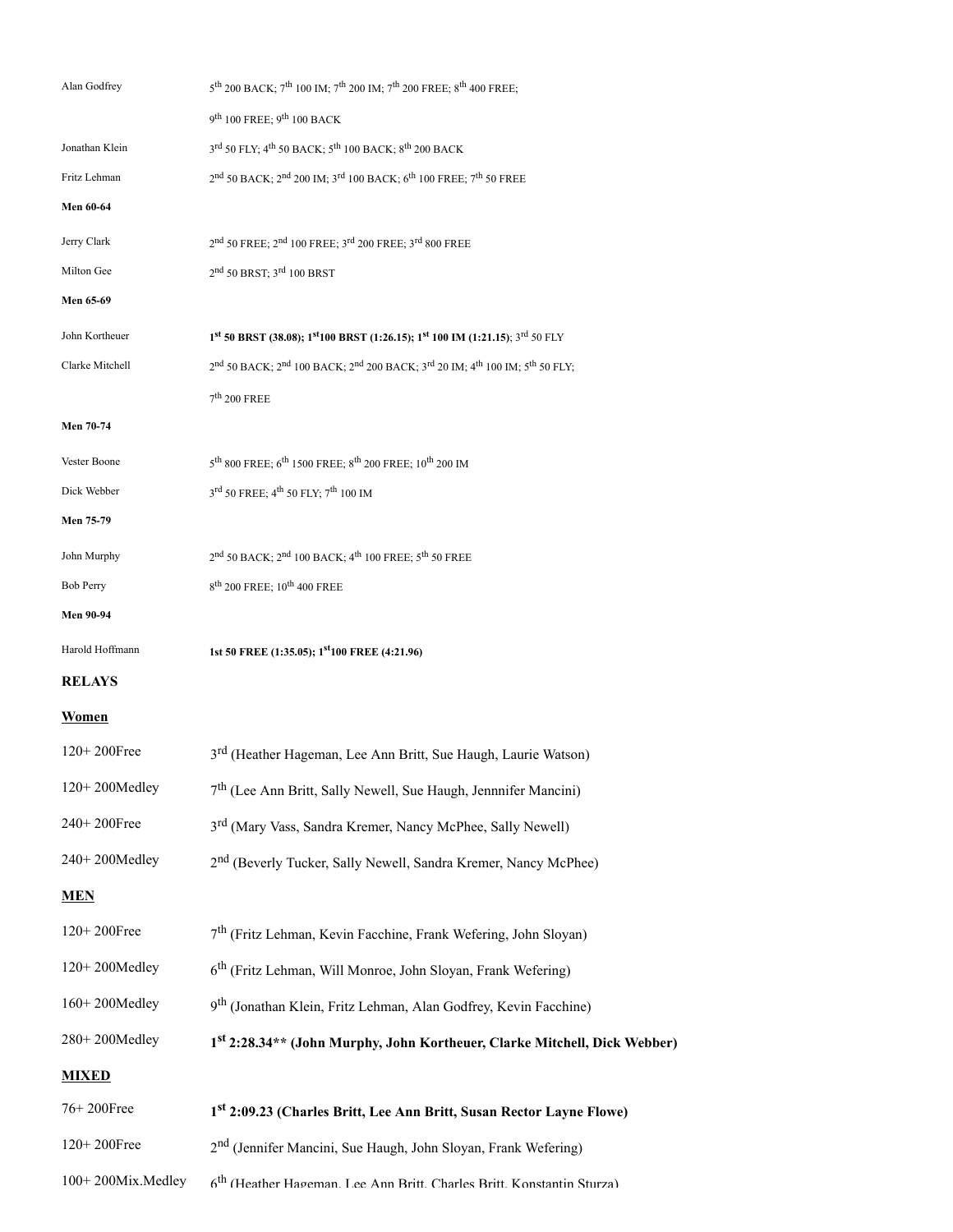| $120+200$ Mix. Medley | 8 <sup>th</sup> (Elizabeth Sullivan, Keith Moon, Charles Vanderhorst Kerry Fraas) |
|-----------------------|-----------------------------------------------------------------------------------|
| $120+200$ Mix.Medley  | 9 <sup>th</sup> (Jonathan Klein, Greg Zoltners, Pamela Lindroos, Patricia Hogan)  |

y 6 (Heather Hageman, Lee Ann Britt, Charles Britt, Konstantin Sturza)



To return to *Across The Lanes* Table of Contents

### <span id="page-11-0"></span>**North Carolina Masters Compete in National Senior Games**

In October 1999 seventeen NC Masters swimmers journeyed to Orlando, Florida to participate in the National Senior Games. The events were held in the YMCA Aquatic Center configured for long course meters. The major challenge of the swimming events has been to locate and compile the results below. Thanks to Dan Murphy (picture) of Chapel Hill who made all the calls as well as surfing the Internet to track down the swimming results. This is why we are able to just now post the results. Dan as well as Jim Enyart had the experience of swimming their heat of the 400-Meters after midnight. At least parking was not a problem. Congratulations to all the NC Masters who represented us so well. Special kudos to **Dick Webber** who garnered first place honors in the 50-Meter freestyle.

| <b>wOMEN</b> | <b>NAME</b>      | <b>PLACE / EVENT</b>                                                                                                                                                 |
|--------------|------------------|----------------------------------------------------------------------------------------------------------------------------------------------------------------------|
| 55-59        | Ceil Blackwell   | $6^{th}$ /50 Free; $2^{nd}$ / 50 Back; $2^{nd}$ / 100 Back; $4^{th}$ / 100 Free                                                                                      |
| 60-64        | Alice Jones      | $11^{th}$ /50 Free; 6 <sup>th</sup> / 50 Fly; 2 <sup>nd</sup> / 50 Breast; $10^{th}$ / 100 Free                                                                      |
|              | Anita McIntosh   | $10^{th}$ /50 Free; $18^{th}$ / 50 Back; $17^{th}$ / 50 Breast; $11^{th}$ / 100 Free                                                                                 |
|              | Dawn Stroupe     | $6^{\text{th}}$ / 200 IM; 15 <sup>th</sup> / 50 Back; 4 <sup>th</sup> / 100 Breast; 8 <sup>th</sup> / 50 Breast; 12 <sup>th</sup> / 100 Free                         |
|              | Mary Vass        | $13^{th}$ / 50 Back; $14^{th}$ / 100 Breast; $16^{th}$ / 50 Breast                                                                                                   |
| 65-69        | Nancy McPhee     | $8^{\text{th}}$ / 200 IM; $6^{\text{th}}$ / 50 Fly; $17^{\text{th}}$ / 200 Free; $5^{\text{th}}$ / 200 Back; $5^{\text{th}}$ / 100 Fly                               |
| 70-74        | Daisy Trivette   | $26^{\text{th}}$ /50 Free; $16^{\text{th}}$ /50 Breast; $22^{\text{nd}}$ /100 Free                                                                                   |
| 75-79        | Judy Kelly       | $16^{th}$ / 50 Back; $11^{th}$ / 100 Back; $8^{th}$ / 100 Breast; $9^{th}$ / 200 Back; $8^{th}$ / 50 Breast                                                          |
| <b>MEN</b>   |                  |                                                                                                                                                                      |
| 55-59        | Jim Enyart       | $14^{\text{th}}$ /50 Free; $5^{\text{th}}$ /400 Free; $10^{\text{th}}$ /200 Free; $11^{\text{th}}$ /100 Free                                                         |
|              | Dan Murphy       | 5 <sup>th</sup> / 200 IM; 3 <sup>rd</sup> / 400 Free; 4 <sup>th</sup> / 100 Back; 6 <sup>th</sup> / 200 Free; 4 <sup>th</sup> / 200 Back; 6 <sup>th</sup> / 100 Free |
|              | Charles Simmons  | $6^{th}$ / 200 IM; $7^{th}$ / 100 Breast                                                                                                                             |
| 60-64        | Norman Macartney | $23^{\text{rd}}/50$ Free; $14^{\text{th}}$ / 100 Breast; $14^{\text{th}}$ / 50 Fly; $7^{\text{th}}$ / 200 Free; $19^{\text{th}}$ / 100 Free                          |
|              | Mike Stroupe     | $32nd / 100$ Free                                                                                                                                                    |
| 70-74        | Arnie Formo      | $7^{\text{th}}$ / 400 Free; $7^{\text{th}}$ / 100 Breast; $8^{\text{th}}$ / 200 Free; 12 <sup>th</sup> / 100 Free                                                    |
|              | Edwin McCarthy   | $22nd / 100$ Free                                                                                                                                                    |
|              | Dick Webber      | $1^{st}$ /50 Free (31.5); $4^{th}$ / 200 IM; $8^{th}$ / 50 Back; $2^{nd}$ / 50 Fly; $2^{nd}$ / 100 Free                                                              |
| 75-79        | James Scherbarth | 15th /50 Free; 19 <sup>th</sup> / 50 Back                                                                                                                            |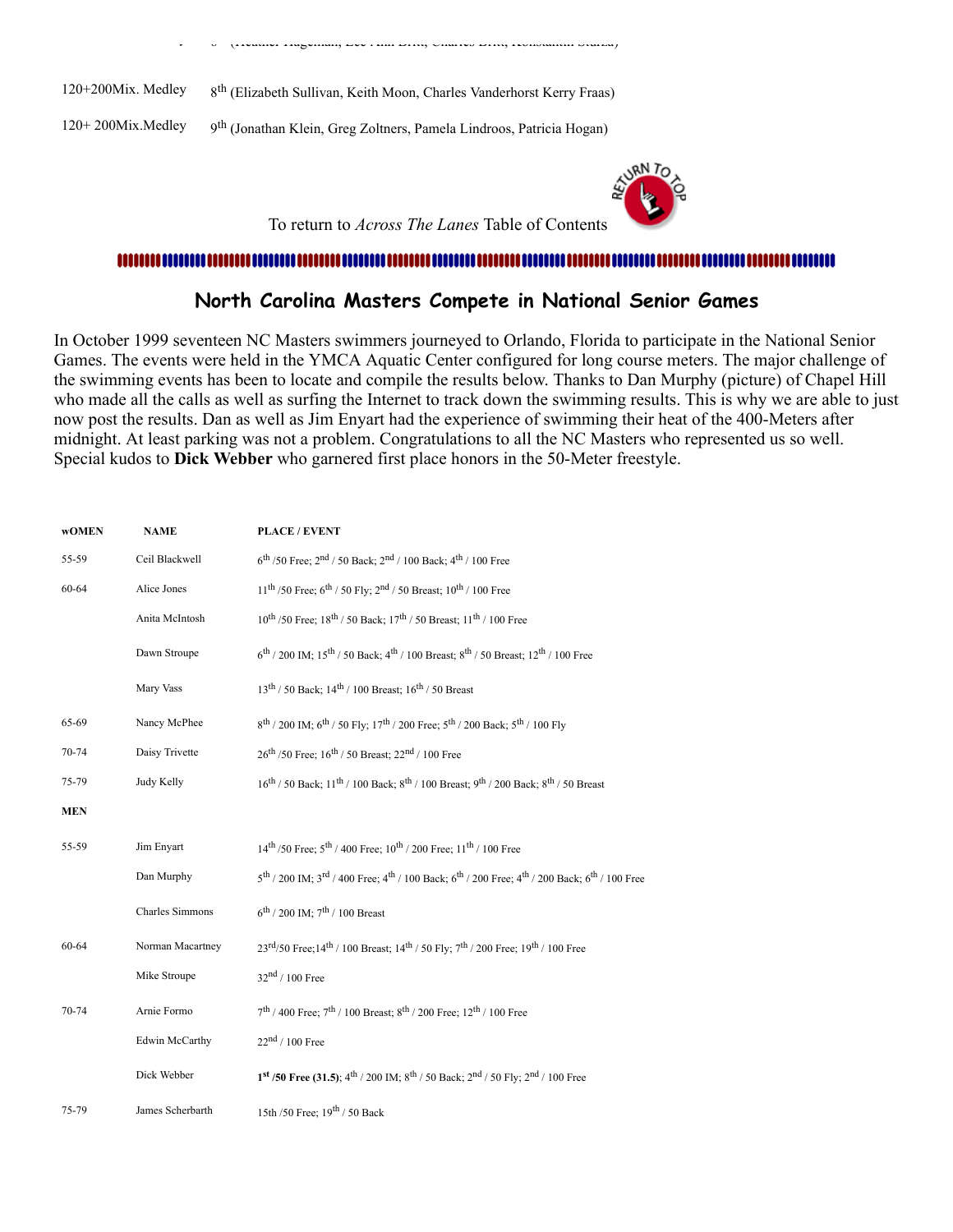

NC'Dan Murphy



To return to *Across The Lanes* Table of Contents

<span id="page-12-0"></span>numunum 

|     | UPCOMING 2000 MASTERS SWIMMING EVENTS |                                   |                        |                                                         |  |
|-----|---------------------------------------|-----------------------------------|------------------------|---------------------------------------------------------|--|
| Jun | 3                                     | U of GA LCM Meet                  | Athens, GA             | Ray Woller:<br>(rwoller@arches.uga.edu)                 |  |
|     | $16 - 18$                             | Freedom Swim 2000                 | Georgia Tech           | www.rainbowtrout.com                                    |  |
|     |                                       |                                   | Atlanta, GA            | David Payne: (404) 898-1275                             |  |
|     | 18                                    | Terrapins 800/1500 Meter          | Uof MD; College        | David Diehl: (301) 946-0649                             |  |
|     |                                       | <b>Swimming Meet</b>              | Park, MD               | www.swimgold.org/pv/                                    |  |
|     | 18                                    | Jack King 1-Mile Ocean<br>Swim    | Virginia Beach,<br>VA  | Betsy Durrant: (757) 422-6811                           |  |
|     |                                       |                                   |                        | www.swimgold.org/pv/                                    |  |
|     | 24                                    | VA Masters Summer<br>Invitational | Newport News,<br>VA    | Charles Cockrell: (757) 865-<br>6250; cockrell@usms.org |  |
| Jul | 8                                     | 2-Mile Cable Swim                 | Charlottesville,<br>VA | Beth Waters: (804) 276-5229                             |  |
|     |                                       |                                   |                        | Patty Powls: ppowls@aol.com                             |  |
|     | 8                                     | Open Water Swim                   | Wrightsville           | Alton Boshoff: 919-233-3861                             |  |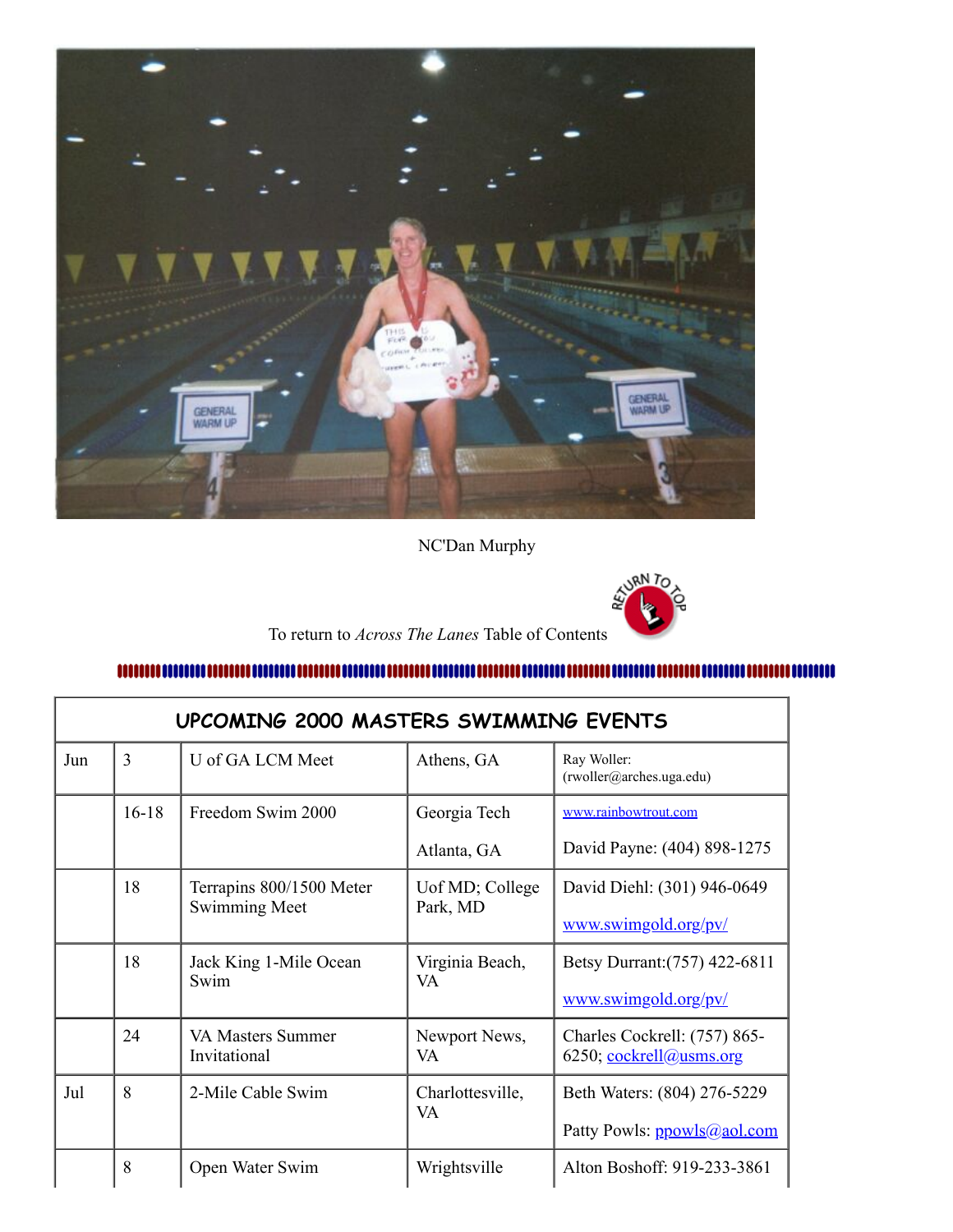|             |           |                                            | Beach, NC                       | aboshoff@ipass.net                                         |
|-------------|-----------|--------------------------------------------|---------------------------------|------------------------------------------------------------|
|             | 8         | Davy Jones 2-Mile Open<br>Ocean Swim       | Camp Lejeune,<br>N <sub>C</sub> | Mike Marion: (910) 451-1799                                |
|             | $14-16$   | Dixie Zone LCM<br>Championships            | Brunswick, GA                   | Carlton DeVooght:<br>$(912) 638 - 7047$                    |
|             | 15        | Raleigh LCM Meet                           | Raleigh, NC                     | Alan Godfrey: (919)-755-<br>3878                           |
|             | 16        | D.C. LCM Meet                              | Hains Pt.<br>Washington, DC     | Meredith Gardner: (202) 364-<br>4111; www.swimgold.org/pv/ |
|             | 30        | DC Masters LCM Meet                        | Geo Mason Univ;<br>Northern VA  | Barbara Frid: (703) 550-7314<br>www.swimgold.org/pv/       |
| Jul-<br>Aug | $27 - 7$  | <b>FINA Masters World</b><br>Championships | Munich, Germany                 |                                                            |
| Aug         | $17 - 20$ | <b>USMS National LCM</b><br>Championships  | Baltimore, MD                   | Barbara Protzman: (410) 788-<br>2964                       |
| Sep         | 9,10      | Smoky Mountain LCM Meet                    | Hendersonville,<br>NC           | Cheryl Stuller: (828) 693-<br>7669 x14                     |
| Oct         | 21        | <b>Fall SCM Invitational</b>               | Hillsborough, NC                | Krista Phillips: (919) 732-<br>3818                        |
| Nov         | 4,5       | Dixie Zone SCM<br>Championships            | Anderson, SC                    | Steve Wycoff: (864) 260-5170                               |



To return to *Across The Lanes* Table of Contents

### 

#### <span id="page-13-0"></span>**LMSC - NC Officers and Staff**

| Chairman                | <i><b>Vice-Chairman</b></i>   | <b>Past Chairman</b>     | <b>Secretary</b>                 | <b>Treasurer</b>         |
|-------------------------|-------------------------------|--------------------------|----------------------------------|--------------------------|
| Jerry Clark, CSM        | Clarke (Mitch) Mitchell, PEAK | Don Gilchrist, WYM       | Sally Newell, RAM                | Alice U. Jones, RAM      |
| 3107 Cloverfield Rd.    | Box 19768                     | P.O. Box 3955            | 1812 Swannanoa Drive             | 4716 Royal Troon Dr.     |
| Charlotte, NC 28211     | Asheville, NC 28805           | Wilmington, NC 28406     | Greensboro, NC 27410-3934        | Raleigh, NC 27604-5844   |
| $(704)$ 366-2045        | $(828)$ 299-1410              | $(910)$ 313-0541         | $(336)$ 299-1456                 | $(919)$ 231-7638         |
| NCehairman@usms.org     | Ncswimrcem@juno.com           | Tomatoz@aol.com          | Swimsally@aol.com                | Aujones@worldnet.att.net |
|                         |                               |                          |                                  |                          |
|                         |                               |                          |                                  |                          |
| Registrar / Webmaster   | <b>Top Ten Chairperson</b>    | <b>Newsletter Editor</b> | <b>Records</b>                   |                          |
|                         |                               |                          |                                  |                          |
| George Simon, RAM       | Ceil Blackwell, RAM           | Jim Enyart, WYM          | Melisa Norman, CHM               |                          |
| 10229 Boxelder Drive    | 4305 John Rencher Wynd        | 2840 Marsh Point Rd      | 39 Rogerson Dr.                  |                          |
| Raleigh, NC 27613       | Raleigh, NC 27612             | Southport, NC 28461      | Chapel Hill, NC 27514            |                          |
| $(919) 846 - 2423$      | $(919) 787 - 8324$            | $(910)$ 253-3333         | $(919)$ 942-8631                 |                          |
| $NC$ registrar@usms.org | ceilb@aol.com                 | $N$ Cnewsletter@usms.org | $min2434$ <i>(a)</i> sprynet.com |                          |